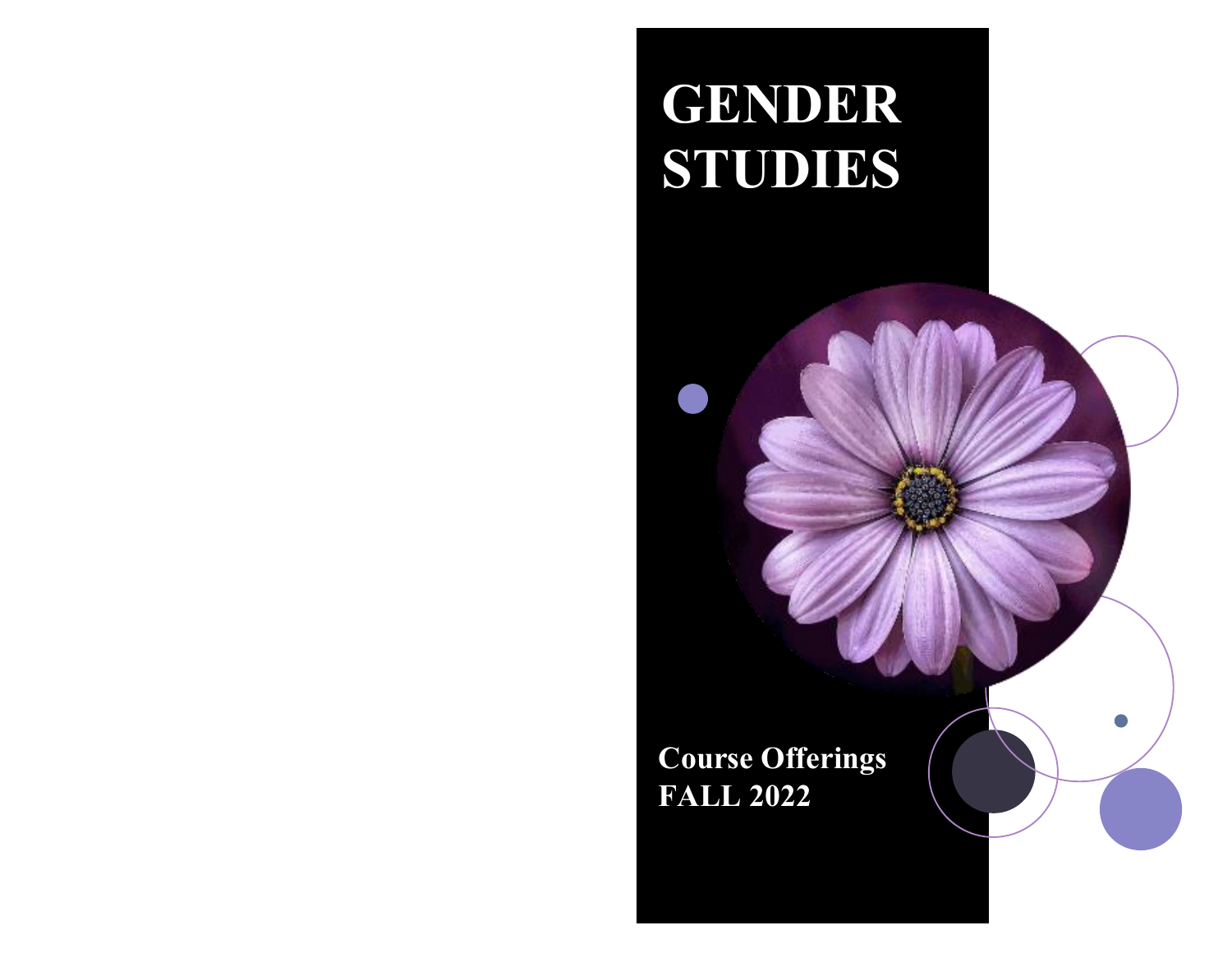# **WHY STUDY GENDER STUDIES**

Gender shapes the world we live in and informs each of our lives. A major or minor in Gender Studies prepares students to better understand themselves, their relationships, and our society. Gender Studies graduates are well prepared to work in a diverse workplace enviornment and/or to be effective advocates for social justice. Our program allows students to take courses in a wide range of disciplines, which makes it possible to create a major or minor that matches your individual interests. Gender Studies courses emphasize the ways in which gender interacts with other aspects of identity, such as race, sexuality, gender identity, culture, and ability.

Our students describe our classes as eye-opening and enriching. The indepth knowledge of diversity, equity, inclusion, and justice our students develop helps our graduates be more informed friends, family members, and citizens; it also makes our graduates more marketable in their chose professions. Gender Studies alums have pursued many diverse career paths, including law, medicine, marketing, counseling, and education.

#### **Major Requirements (40 credits)**

Minimum Grade and/or GPA for required courses: C Minimum Cumulative GPA: 2.00

> GEND 101 Introduction to Gender Studies GEND 201/278 Movements and Change GEND 380 Gender Theory GEND 381 Sex and Gender in Transnational Perspectives GEND 385 Capstone 5 additional 4 credit courses

> > Courses must be selected from approved Gender Studies electives. No more than three courses that count toward another major can be applied to the GEND major.

#### **Minor Requirements (20 credits)**

GEND 101 Introduction to Gender Studies GEND 201/278 Movements and Change GEND 380 Gender Theory 2 additional 4 credit courses

> At least 4 credits of the remaining 8 elective credits must be 300-level

# **GEND COURSES**

#### **GEND 101: Introduction to Gender Studies**

Introduces students to a broad range of concepts and issues in the discipline of Gender Studies. It also serves as a practical and theoretical foundation for further courses in Gender Studies. It uses gender as an analytical method and explores how race, class, ethnicity, and sexual orientation influence the construction of gender identity. Although containing these common elements, this course's main focus will vary according to the particular instructor's design.

**Course Attributes:** CSD: Identity (CI), Gender Requirement (GE), Intercultural Requirement (IC)

| Dr. Shannon Smith    | <b>MWF</b> | $11:50$ am- $12:45$ pm | HAB |
|----------------------|------------|------------------------|-----|
| Dr. Janelle Hinchley | TR.        | $11:30$ am- $12:50$ pm | HAB |
|                      |            | $1:05$ pm-2:25pm       | HAB |

#### **GEND 377A: Disability Justice**

Ableism is a system of discrimination and oppression targeting those who identify as being disabled, or those whom society has labeled disabled. Globally over 1 billion people live with some form of disability (WHO, 2014). This course will focus on the human experience of disability using a "Disability Justice Framework." This framework was created by disability activists in the mid-2000's who were queer, poor, and people of color trying to make sense of their experiences and create a movement that did not exclude others with multiple experiences of marginalization and oppression. This framework challenges our ideas of "independence" as being central to those who identify as being disabled, to that of "inter-dependent" with the whole community being involved. This framework also challenges our norms of what constitute "whole" bodies versus "broken" bodies and that "brokenness" must be fixed for people to live "whole" lives. In this course we deconstruct false and limited narratives on what it means to be disabled, and at the same time, act in solidarity for the liberation of every "body."

**Course Attributes:** Human Experience (HE), Humanities (HM), Thematic Focus – Justice

**Dr. Janelle Hinchley** TR 2:40pm-4:00pm HAB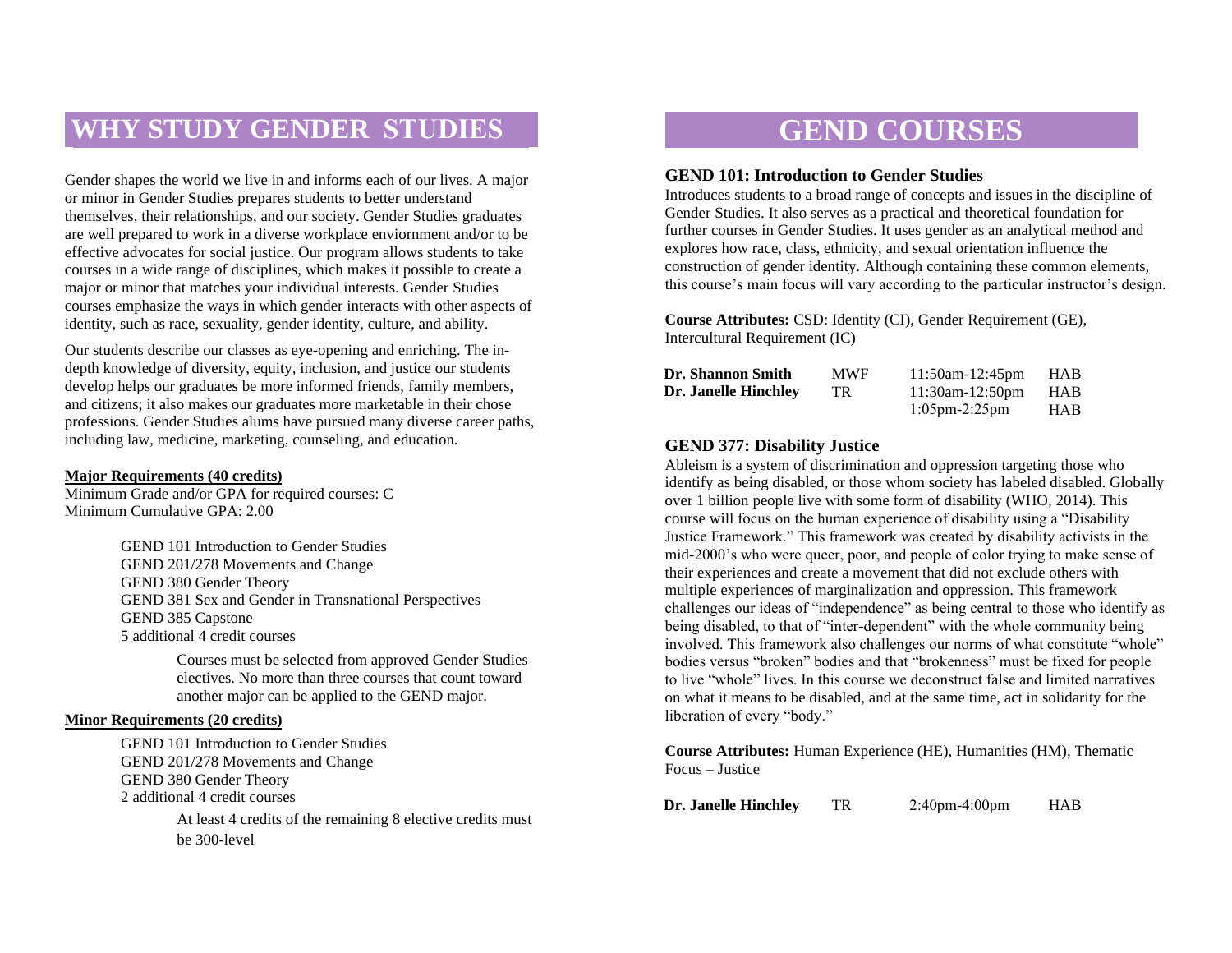#### **GEND 377B Indigenous and LGBTQ+ Allyship**

What roles do Two-Spirit and other Indigenous gender identities play in Native American communities? How did colonialism impact these identities and what steps are being taken to reclaim them? As we explore the similarities and distinctions between Indigenous and Western gender constructions, students in this course will understand the roots of Indigenous and LGBTQ+ allyships and the tools necessary to develop successful coalitions.

Course Attributes: Social World (SW), Thematic Focus: Justice

**Dr. Ted Gordon** TR 9:55am-11:15am HAB

#### **GEND 380: Gender Theory**

Builds on and further develops the understanding of Gender Studies introduced in GEND 101 by critically examining theoretical approaches to Gender Studies and analyzing key issues and disputes within the field. This course develops a framework that allows students to identify and examine the relations among the diverse theoretical approaches used in Gender Studies courses. This course may include aspects of feminist, gender queer, and men's studies theories. Prerequisite: GEND 101 or permission of instructor.

Course Attributes: Gender Requirement (GE), Humanities (HM), Integrations Designations Pending

| Dr. Anna Mercedes | TR | $12:45$ pm- $2:05$ pm | <b>QUAD</b> |
|-------------------|----|-----------------------|-------------|
|-------------------|----|-----------------------|-------------|

# **GEND COURSES GEND ELECTIVES**

# **COMMUNICATION**

### **COMM 305: Gender, Voice & Power**

This class asks students to answer the questions: What is a voice and how does one's gender dictate its use, power, and agency? We will engage with both historical and contemporary voices in order to consider how gender presents unique challenges (and offers advantages) to participation in the public sphere. We will analyze the persuasive styles of a variety of women and men throughout history as they negotiated gendered social, religious, and political spaces. We will study trailblazers, historical debates/moments, and gender theory to understand how power is negotiated, controlled, and seized. Course

Attributes: Humanities (HM), CSD: Systems (CS)

| Dr. Emily Paup | TR | $9:35$ am-10:55am | <b>QUAD</b> |
|----------------|----|-------------------|-------------|
|----------------|----|-------------------|-------------|

# **PEACE STUDIES**

### **PCST 123 Islam in the USA: Race, Gender, and Ethnicity**

After introducing Islam, this course examines gender, race, and ethnicity, among Muslims in the United States. It analyzes American Muslims' conceptions of gender, and those conceptions' relationships with historical ideas about gender in Islam while examining the relationships between ethnicity and religiosity among the largest ethnic groups of Muslims in the United States which include Arabs and non-Arab Middle Easterners, South Asians, and African Americans. The course will examine the role of race among persons in those and other groups in the United States. The course will give attention to Somalis in Minnesota, virtually all of whom are Muslims, their religiosity, and the similar and dissimilar sociological patterns with respect to them and other Muslims in the United States with respect to gender, race, and ethnicity. Offered for A-F grading only.

**Course Attributes:** CSD: Identity (CI), Gender Requirement (GE), Intercultural Requirement (IC)

**Dr. Jon Armajani** TR 8:20am-9:40am BAC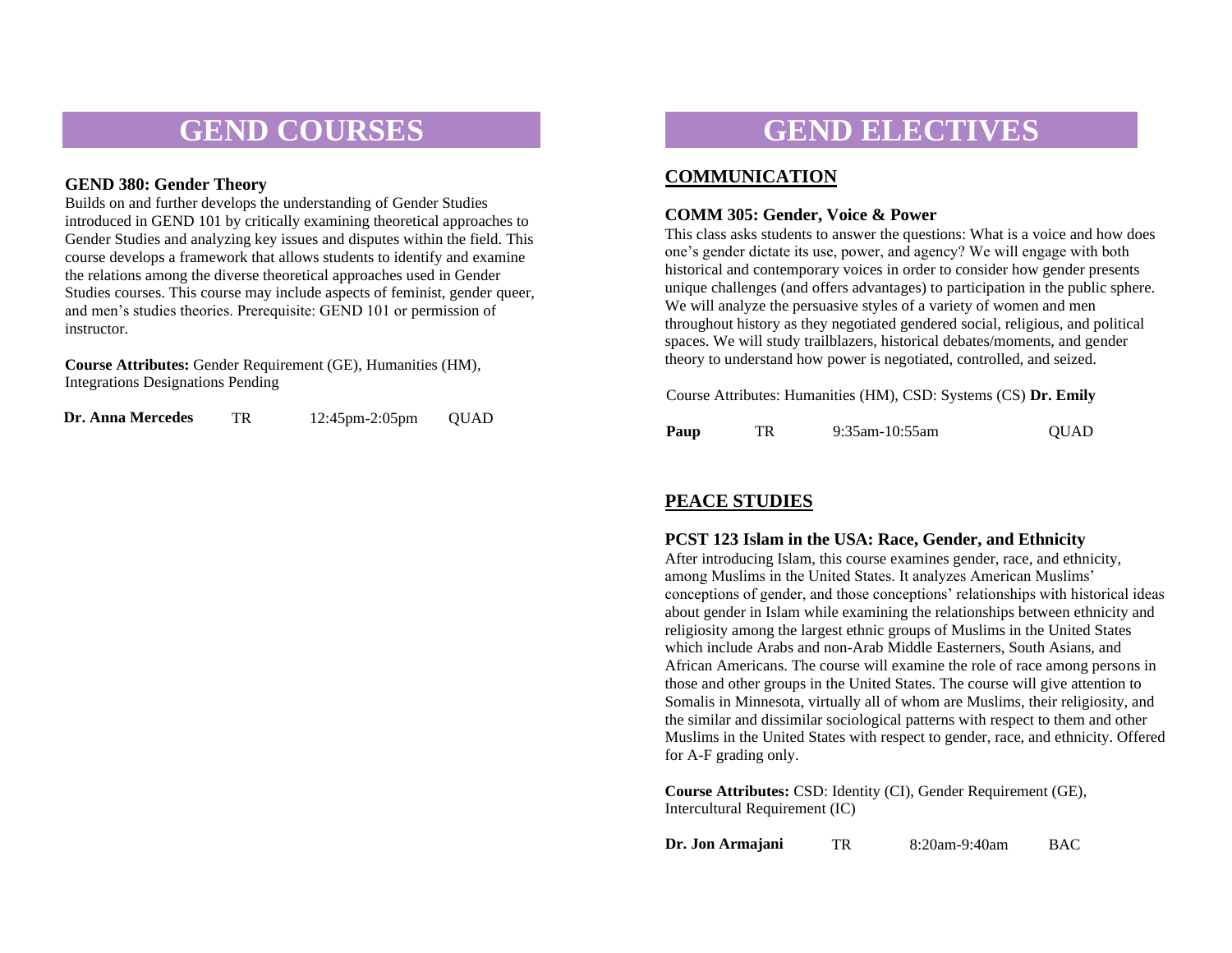# **GEND ELECTIVES**

### **PCST 351 Gender and Peace**

This course will explore the connections between gender and peace in theory and practice, from micro-level gender violence to macro-level international conflicts. We will study theories relating gendered notions of human nature to violence and peace, to militarism and other forms of institutionalized violence, and to violence against women. Other topics may include the relationships between motherhood, fatherhood, and peace, along with theoretical and practical connections between feminism and nonviolence.

| Course Attributes: CSD: Systems (CS), Ethics Common Seminar (ES) |  |  |  |  |  |
|------------------------------------------------------------------|--|--|--|--|--|
|------------------------------------------------------------------|--|--|--|--|--|

**Dr. Kelly Kraemer** TR 9:35am-10:55am QUAD

# **PSCT 368C/THEO 369C: Islam and Gender**

This course will focus on the various ways in which relations between Muslim women and men have been appropriated, interpreted, and concretized in a variety of real-life situations throughout the early, medieval, and modern periods in Islam with a regional focus on Islam and gender in the Middle East, North Africa, South Asia, Europe, and/or North America. This course will use gender as a primary lens of analysis for examining course content by examining the, at times static and at other times dynamic, roles of women and men in societies where Muslims are in the majority and others where they are the minority in order to gain an understanding of the relationship between appropriations of gender with respect to Islam and its corresponding cultural contexts. Prerequisite: THEO 100 or 111

**Course Attributes:** Theological Integration (TI), Theology Upper Division (TU), Gender, Intercultural

**Dr. Jon Armajani TR** 1:05 p.m. - 2:25 p.m. **BAC** 

# **GEND ELECTIVES**

# **PHILOSOPHY**

### **PHIL 325: Feminist Ethics**

This course will examine how women's experiences and philosophical reflection on those experiences offer important and necessary perspectives in the field of moral and ethical thinking. Topics may include the nature of feminism, freedom and oppression; the role of care, trust, autonomy, reason and emotion in the moral life, and a consideration of how feminism has come to challenge basic premises and conceptual tools of traditional, western approaches to ethics and moral reasoning. The course will also explore social/ethical issues stemming from the intersection of gender with race, ethnicity, culture, class, and/or sexuality.

**Course Attributes:** Ethics Common Seminar (ES)

| Dr. Jean Keller | TR. | $2:40$ pm-4:00pm | <b>HAB</b> |
|-----------------|-----|------------------|------------|
|-----------------|-----|------------------|------------|

# **PSYCHOLOGY'\*crrt gxcnit gpf lpi. talk with Jean Keller)**

### **PSYC 108 Psychology of Gender**

In this course, we will examine psychological research and practice through the lens of gender. We will explore gender as a psychological and social construct that influences our experiences in a number of contexts. The course will address how gender, as a social identity, relates to privilege, oppression, and emotional well-being. Sample topics include: gender roles, stereotypes, gender socialization, and gender inequality. Moreover, we will take an intersectional perspective, attending to the complex ways that gender combines with race and other social identities. As we engage with a broad survey of scholarship on the psychology of gender, we will grapple with controversial issues confronting the field of psychology and consider both personal and professional applications.

**Course Attributes:** CSD: Identity (CI), Gender Requirement (GE), Intercultural Requirement (IC)

**Dr. Mahel Baker** TR 1:05pm-2:25pm MAIN